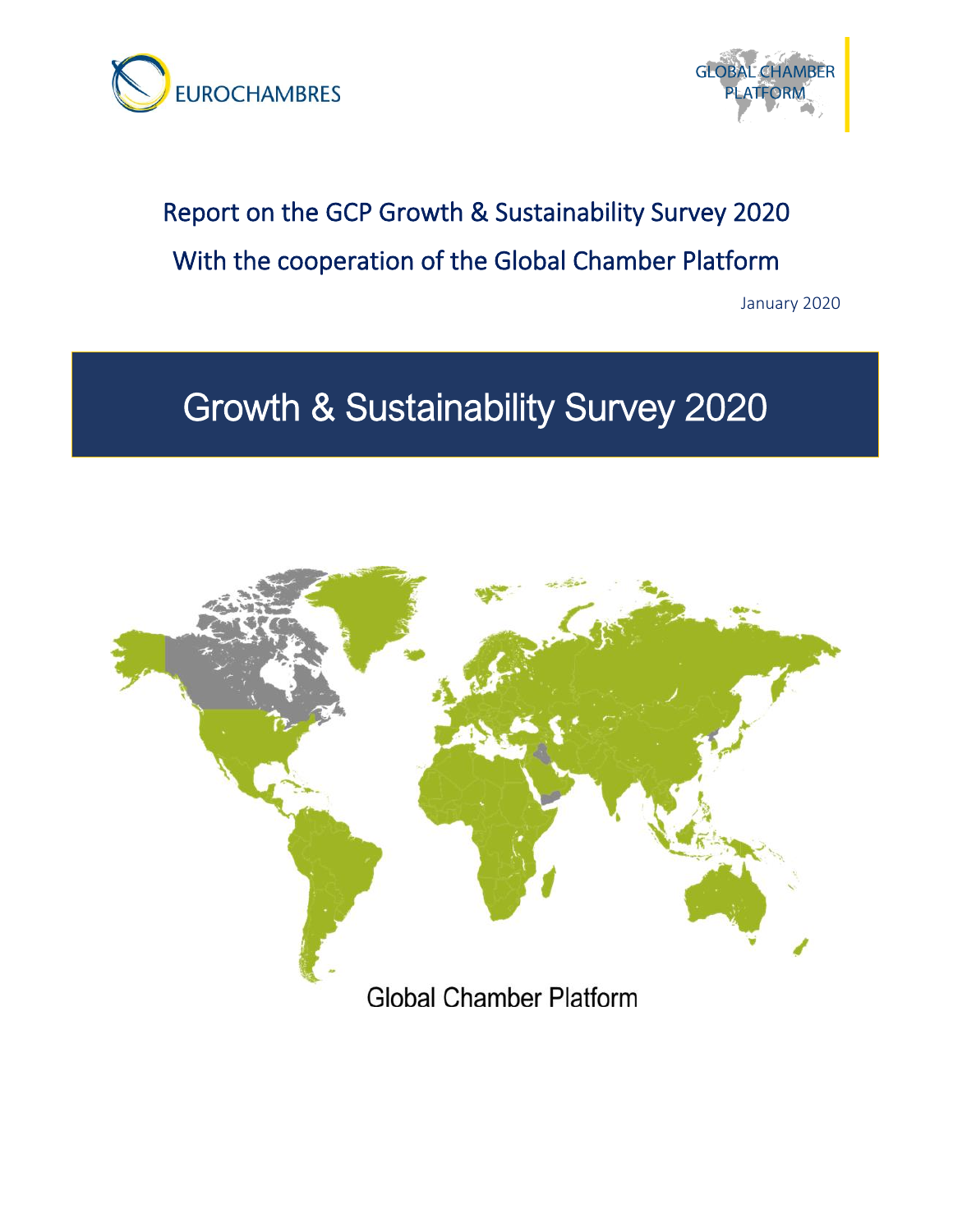



The GCP Sustainability and Growth Survey 2020 was conducted during December 2019 and January 2020 among members of the Global Chamber Platform. The Survey intends to gather a qualitative assessment from GCP Members on growth perspectives and sustainability issues. Thus, conclusions drawn from the answers reflect the majority opinion of GCP Members, without prejudice to diverging opinions of single members, which are sought to be highlighted in the report where appropriate.

The Global Chamber Platform (GCP) brings together the 16 major national and transnational Chamber organizations from the four corners of the globe. Its key objective is to facilitate trade and market access internationally as well as developing coherent and innovative answers to the challenges of globalization that the shift in global economic realities brings about for all players involved.

The geographical distribution of respondents that participated in the 2020 GCP Sustainability and Growth Survey allows for a snapshot of the global business perspective on key issues in this topic.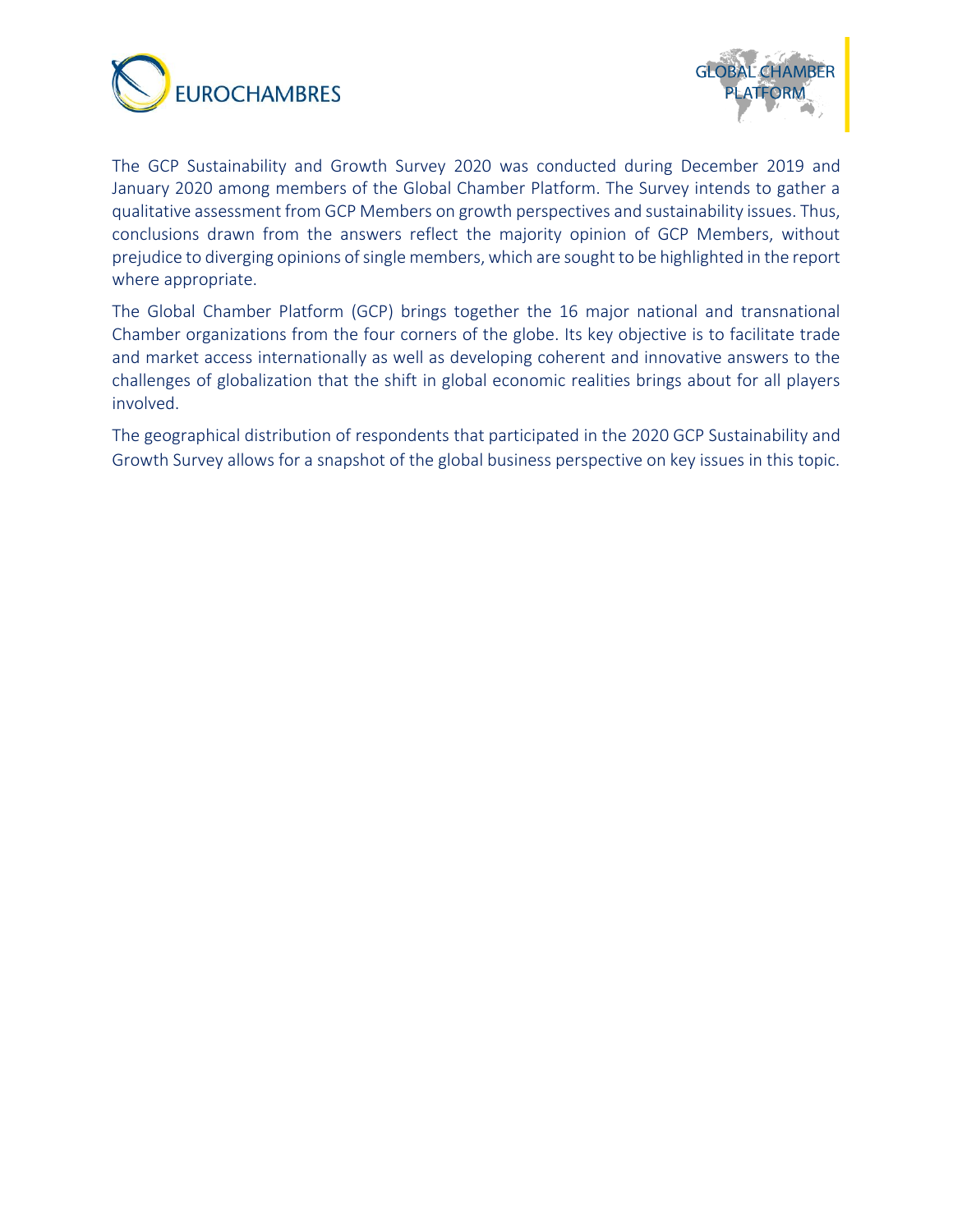



## EXECUTIVE SUMMARY & RECOMMENDATIONS

#### I. Macroeconomic Outlook & business confidence

2019 was a very challenging year for the global economy, with 90% of advanced economies and 60% of emerging markets affected by various degrees of decelerating growth. <sup>1</sup> Both the International Monetary Fund and the World Bank downscaled 2020 projections following a postcrisis low in 2019. <sup>2</sup> GCP respondents affirmed that assessment, as their projections were lower than the original 2020 growth projections in the previous year.<sup>3</sup>

However, respondents from the Global Chamber Platform remain cautiously optimistic for 2020. They project that growth in advanced economies would continue at a modest rate, while emerging economies, especially those that had been affected by strong contractions of their economic growth in the previous year, would be growth drivers in 2020. In this sense, GCP respondents from India, Turkey, Latin America, and Russia have signaled some of the most optimistic growth forecasts for 2020 when compared to recent World Bank projections. The United States also showed strong optimism for its economy in 2020.

Business confidence is also perceived as slightly more positive than in 2019. In line with global growth projections for 2020, a majority of GCP members expect business confidence to rise this year. Meanwhile, EU respondents were split between either expecting a constant or falling business confidence, reflecting the current volatile international economic and political environment.

#### II. Circular Economy

With the Circular Economy concept being an important solution to transition towards a more sustainable economy, more concrete measures for its implementation will need to be assessed across the globe. For GCP respondents, innovation support and trade facilitation are key: financial incentives for innovative initiatives aimed at waste reduction in the production cycle was coined as the most effective initiative, followed by the elaboration of **common standards** for secondary

<sup>1</sup> World Bank, January 2020. *Global Economic Prospects: Slow growth, Policy Challenges.* Available at: [https://www.worldbank.org/en/news/feature/2020/01/08/january-2020-global-economic-prospects-slow-growth](https://www.worldbank.org/en/news/feature/2020/01/08/january-2020-global-economic-prospects-slow-growth-policy-challenges)[policy-challenges](https://www.worldbank.org/en/news/feature/2020/01/08/january-2020-global-economic-prospects-slow-growth-policy-challenges)

<sup>&</sup>lt;sup>2</sup> International Monetary Fund, October 2019, World Economic Outlook, Global Manufacturing Turndown, Rising Trade Barriers. Available at[: https://www.imf.org/en/Publications/WEO/Issues/2019/10/01/world-economic](https://www.imf.org/en/Publications/WEO/Issues/2019/10/01/world-economic-outlook-october-2019)[outlook-october-2019](https://www.imf.org/en/Publications/WEO/Issues/2019/10/01/world-economic-outlook-october-2019)

<sup>3</sup> World Bank, June 2019. *Heightened Tensions, Subdued Investment.* Available at: <https://openknowledge.worldbank.org/bitstream/handle/10986/31655/9781464813986.pdf>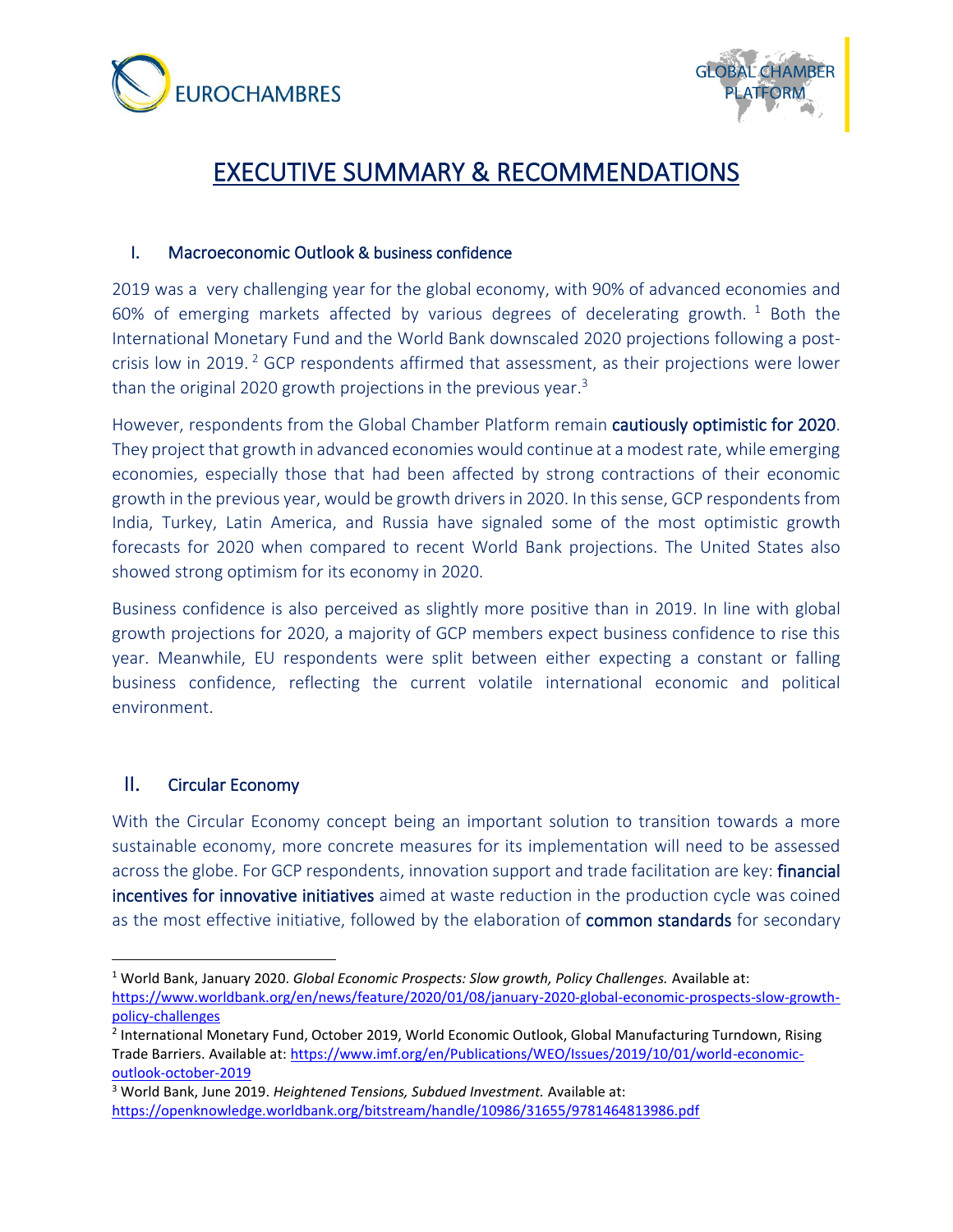



raw materials. Funding for capacity training to make businesses fit for a sustainable economy as well as the reduction of legislative barriers to cross-border trade of secondary raw materials came in third place.

#### III. Climate Policy & Carbon Border Tax

With the presentation of the European Green Deal, the EU aims to assert its role as a key player for climate policy issues but also proposes measures with a variety of potential global impacts. On the issue of a potential carbon border tax, almost all respondents, including those from the EU, expressed strong views that any carbon border measure must be WTO compliant. In the eyes of GCP respondents, a crucial point if the EU wants to maintain its standing as leader of free and fair trade on the global scene.

Moreover, some respondents expressed fear of a retaliatory chain reaction of measures in response to a unilateral imposition of an EU Carbon Border Tax hampering global trade. EU respondents were particularly sensitive about the potential retaliation repercussions of such an initiative. At the same time, and absent global solutions on the matter, some GCP members saw potential in implementing a similar measure in their region to avoid competitive distortions.

Global action was seen favorably by the GCP when addressing the issue of carbon leakage. A vast majority of respondents agreed that in order to prevent such leakage, a global carbon pricing mechanism would be needed, as this would ensure a level playing field for businesses across the globe.

#### IV. Sustainable Finance

The private sector is a key player in creating more sustainable opportunities in the global economy. With investments in "greener" management assets, the private sector can play a vital part in the transition towards a more sustainable economy. With the European market representing more than half of the global sustainable assets managed, it becomes clear that there is a large potential across the globe to increase interest in sustainable investment opportunities.

GCP respondents were overwhelmingly supportive of measures that positively incentivize the private sector to choose sustainable options, be it through attractive fiscal advantages or better financing conditions. A green risk correction factor that provides more favorable financing conditions for sustainable activities, as well as where possible globally aligned fiscal advantages for green products and services would make such investments more attractive.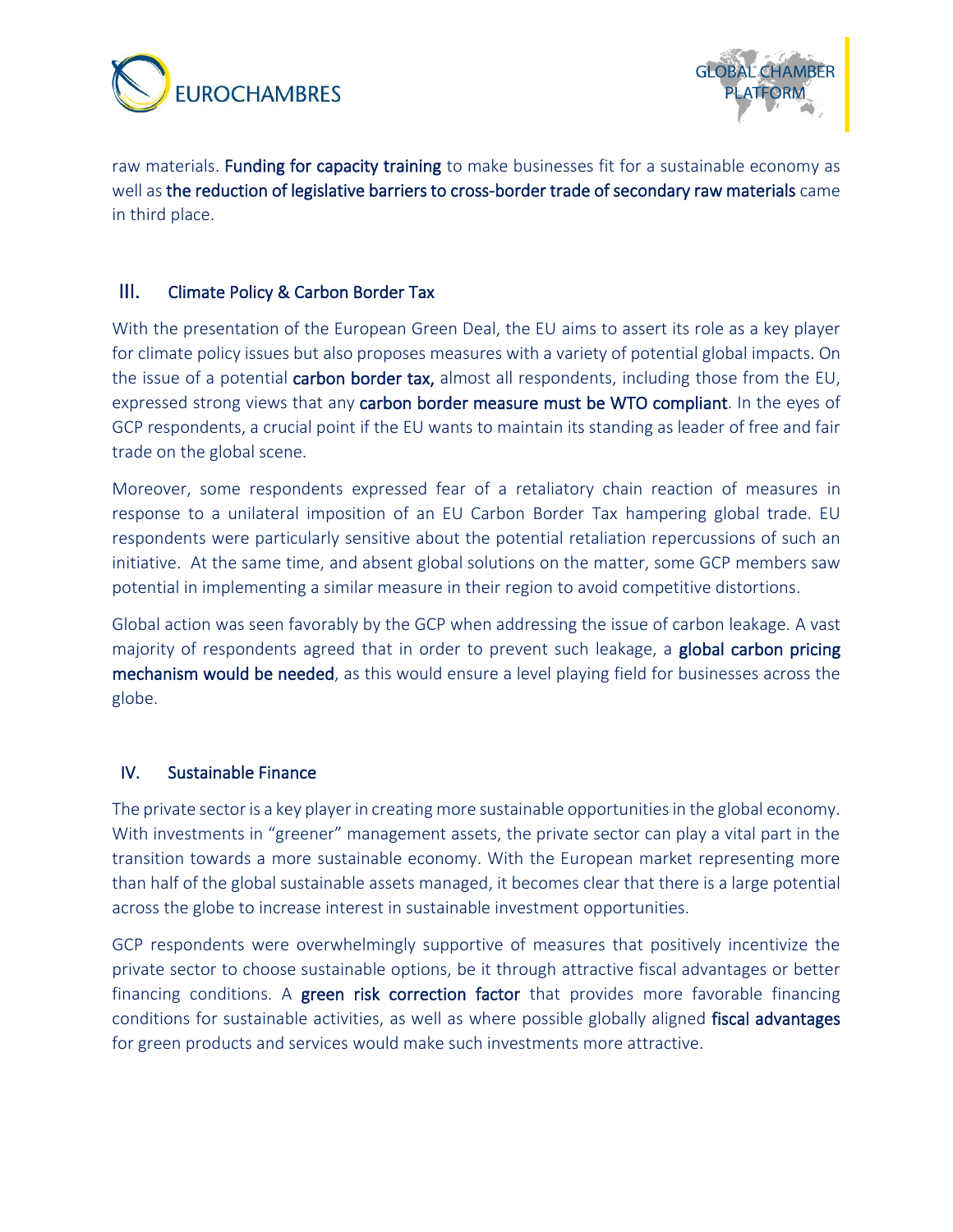



## I. MACROECONOMIC OUTLOOK OF THE GLOBAL ECONOMY

#### 1) Macroeconomic Outlook of the Global Economy

After a very challenging last year for world economic growth, the global economic outlook continues to be cautious. Global trade and investment were affected by a sharp contraction in  $2019$  – falling from 4% in 2018 to 1.4% last year<sup>4</sup>. 90% of advanced economies as well as 60% of emerging markets and developing economies experienced different levels of deceleration.<sup>5</sup> Added to a rise in protectionism and underperforming in key industries, growth expectations had to be downgraded for the global economy. Against this backdrop, the GCP has issued a cautiously optimistic assessment for growth expectations in 2020, although collectively growth expectations by GCP respondents have been signaled to be slightly lower than the original World Bank projections for 2020.

Additionally, both the International Monetary Fund and the World Bank, while somewhat optimistic that global growth will pick up from the post-crisis low in 2019, have noted that faster growth would occur asymmetrically between advanced economies and emerging economies.<sup>67</sup> The IMF surmises that countries that experienced a strong economic contraction will be a driving factor in improving overall global economic growth rates, such as Turkey, India or Russia.<sup>8</sup> Advanced economies are expected to grow at modest rates, while China is projected to slow down to a more "sustainable" growth level.<sup>9</sup>

This assessment is in line with the GCP responses from the present survey. Compared to the most recent World Bank figures, especially TOBB, AICO, FICCI and TPPRF estimated more optimistic growth forecasts for their economies in 2020. In line with IMF projections, it seems that the main drivers of growth could come from countries strongly affected by a deceleration in 2019, while EU respondents largely expect the same modest level of growth for 2020 as projected by the World Bank. The United States projected a more optimistic outcome than World Bank figures, similar to the level of emerging economies, in this survey.

8 Idem, p. 12.

<sup>4</sup> World Bank, January 2020. *Global Economic Prospects: Slow growth, Policy Challenges.* Available at: [https://www.worldbank.org/en/news/feature/2020/01/08/january-2020-global-economic-prospects-slow-growth](https://www.worldbank.org/en/news/feature/2020/01/08/january-2020-global-economic-prospects-slow-growth-policy-challenges)[policy-challenges](https://www.worldbank.org/en/news/feature/2020/01/08/january-2020-global-economic-prospects-slow-growth-policy-challenges)

 $<sup>5</sup>$  Idem.</sup>

<sup>6</sup> Idem, p. 5.

<sup>&</sup>lt;sup>7</sup> International Monetary Fund, October 2019, World Economic Outlook, Global Manufacturing Turndown, Rising Trade Barriers. Available at[: https://www.imf.org/en/Publications/WEO/Issues/2019/10/01/world-economic](https://www.imf.org/en/Publications/WEO/Issues/2019/10/01/world-economic-outlook-october-2019)[outlook-october-2019](https://www.imf.org/en/Publications/WEO/Issues/2019/10/01/world-economic-outlook-october-2019)

<sup>&</sup>lt;sup>9</sup> Idem.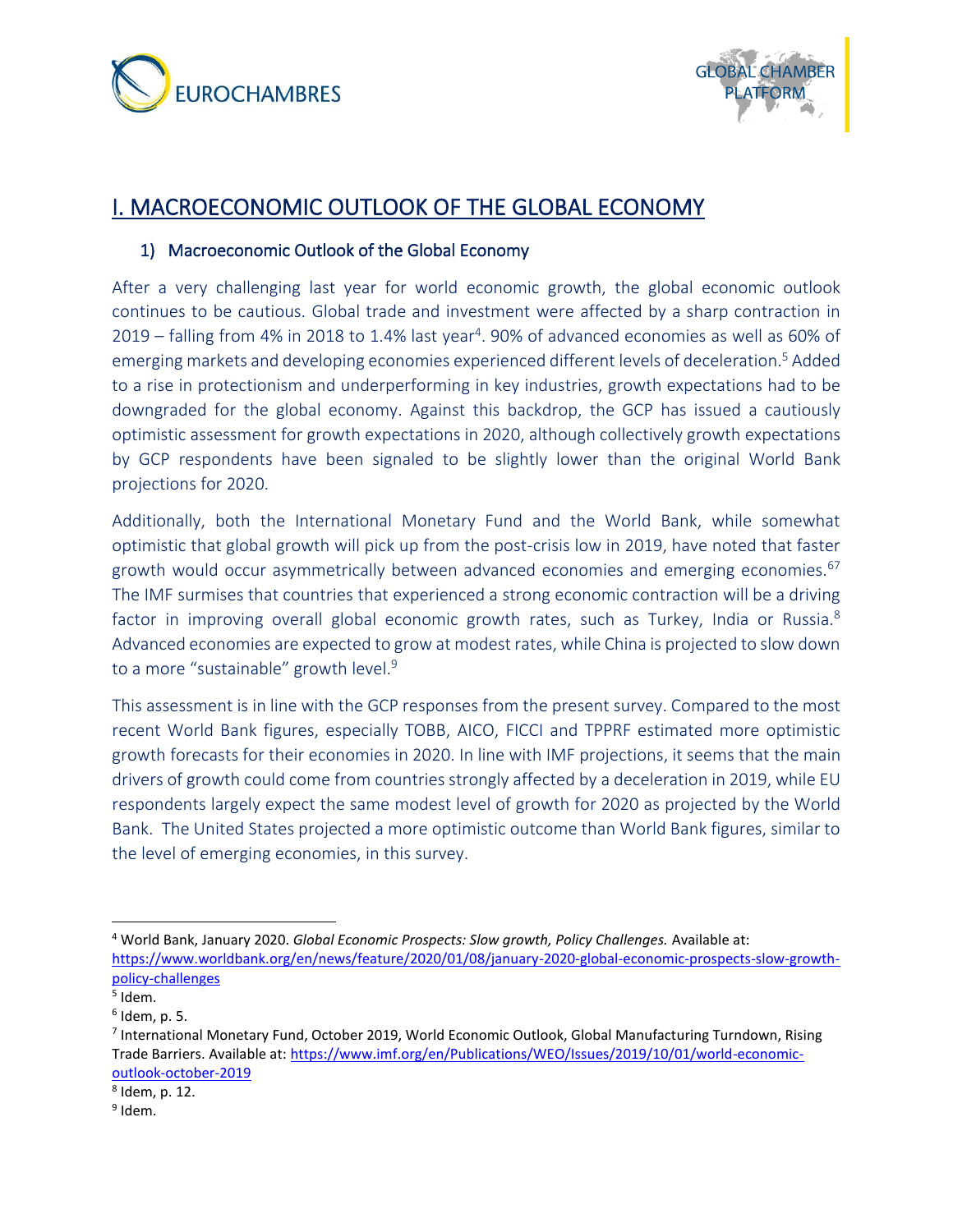

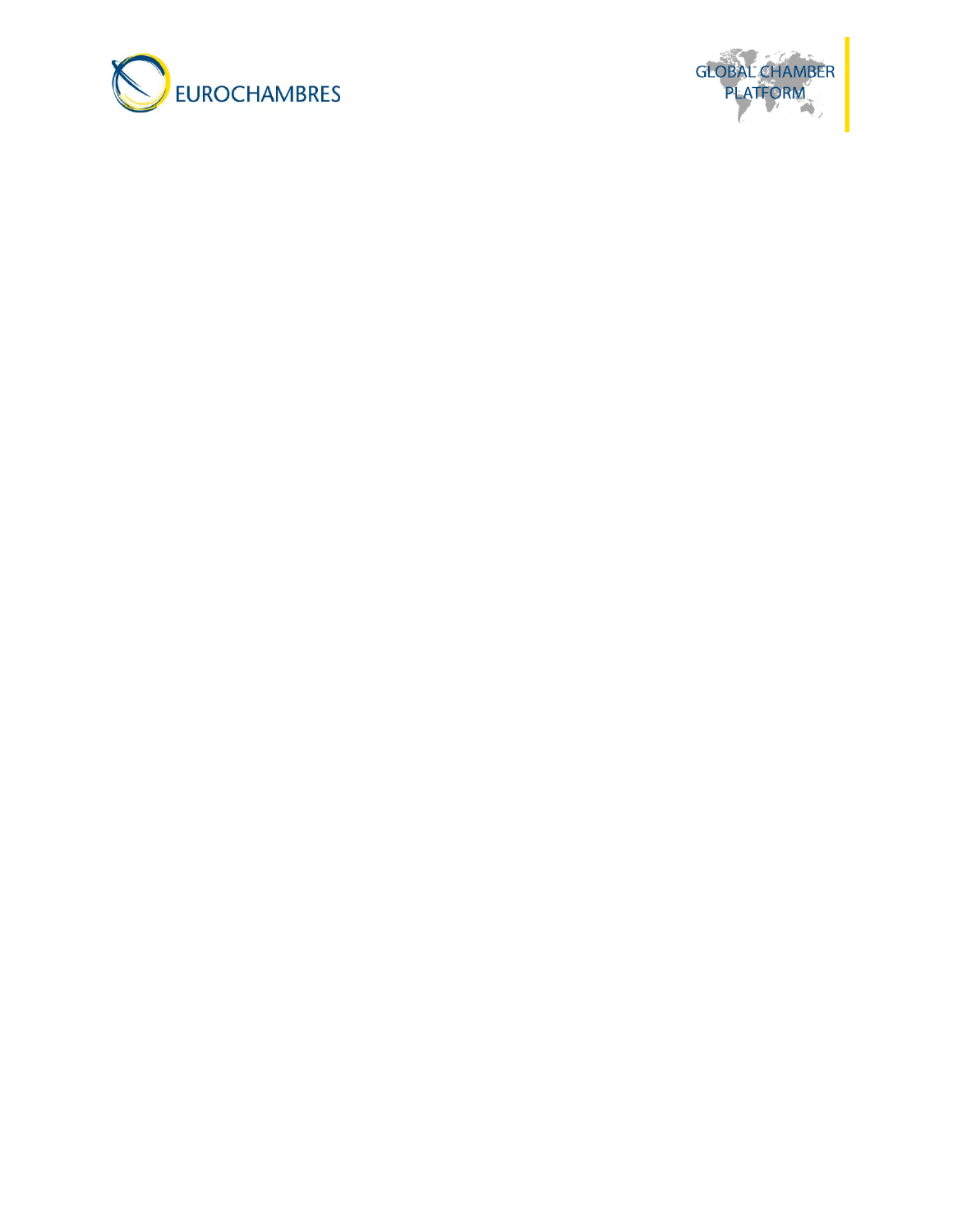



#### 2) Business Confidence Assessment

A slight majority of respondents are expecting a constant or rise in business confidence, while the European Union is had a more cautious outlook. Half of the EU respondents are expecting business confidence either to remain constant or to fall. This is in line with the EUROCHAMBRRES European Economic Survey results from last year that indicated an ongoing downward trend in business confidence among EU businesses.<sup>10</sup> Conversely, TOBB, CACCI, and FICCI expressed business confidence to rise, which would correspond to their more optimistic economic forecast in 2020. Compared to the overall 2019 Global Economic Survey results, this would constitute a more optimistic outlook of the global business community as expressed through the GCP responses.



### II. CIRCULAR ECONOMY

#### 3) What effective means could help to promote circular economy across the world regions and ensure a sufficient uptake of secondary raw materials in international value chains?

With the rising importance of the concept of Circular Economy among global policymakers and the completion of the Circular Economy Action Plan by the European Union, $11$  the question arises how this concept could best be promoted across the globe. In order to ensure the measures taken by policy-makers are both sustainable and feasible for the economy, the input of the business community is vital.

<sup>10</sup> EUROCHAMBRES, 2019. *European Economic Survey.* Available at:<http://bit.ly/EES2020Report>

<sup>11</sup> See DG ENVI, *Circular Economy*. Available at:<https://ec.europa.eu/environment/circular-economy/>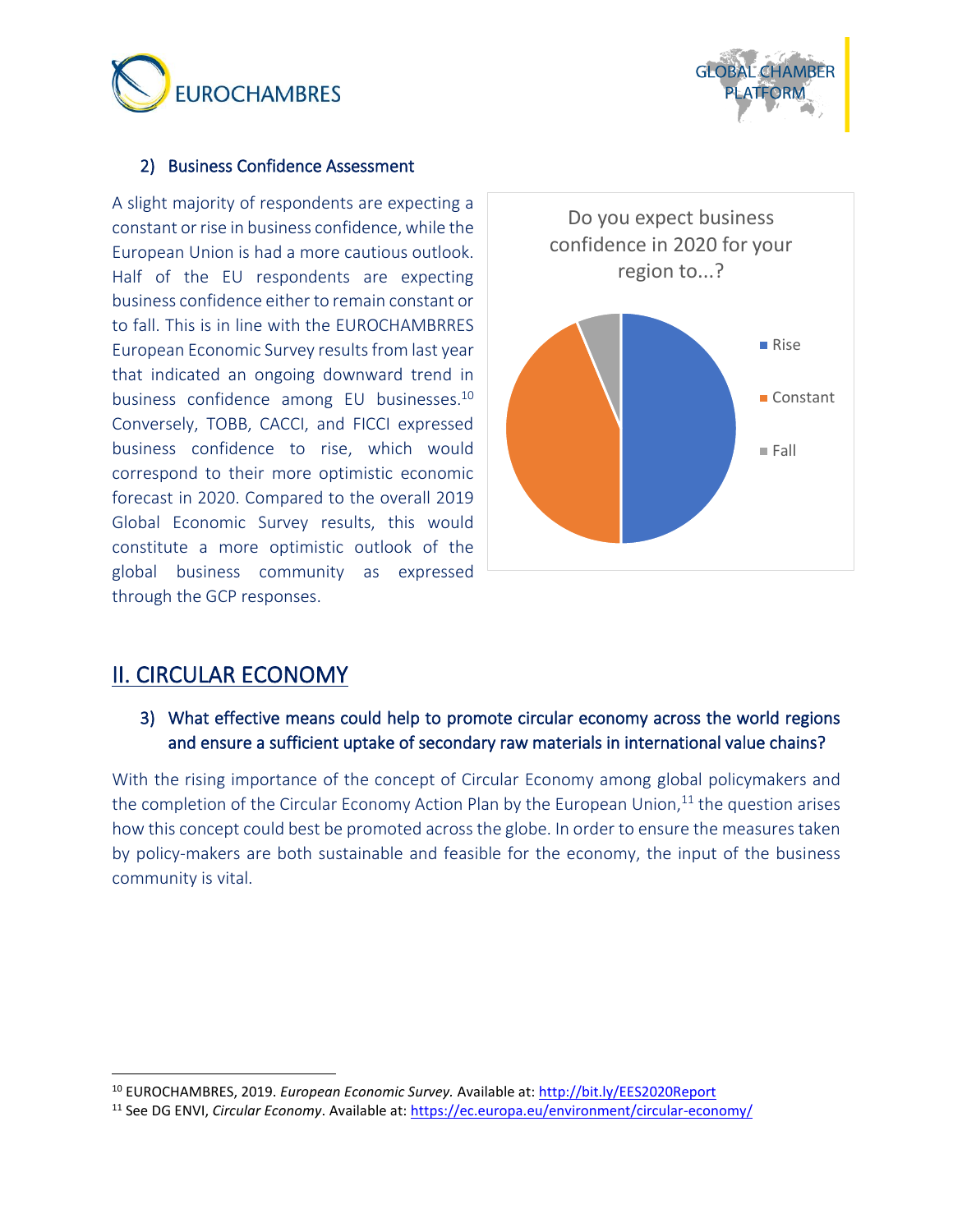



A clear favorite among GCP respondents is the introduction of financial incentives for innovative initiatives aimed at waste reduction in the production cycle, followed by the elaboration of common standards for secondary raw materials. The third most supported option is a draw between funding for capacity training on switching to make businesses fit for a sustainable economy and the reduction of legislative barriers to cross-border trade of secondary raw materials.



The results show that the business community strongly supports measures that will facilitate innovation and trade of secondary raw materials. The most popular answer enables innovation by providing additional funding, while common standards and the reduction of legislative barriers reduces the administrative overhead for businesses. As global investment levels remained low in  $2019<sup>12</sup>$  policymakers could help bridge the gap towards a circular economy with appropriate funding opportunities.

<sup>12</sup> World Bank, January 2020. *Global Economic Prospects: Slow growth, Policy Challenges.* p.5. Available at: [https://www.worldbank.org/en/news/feature/2020/01/08/january-2020-global-economic-prospects-slow-growth](https://www.worldbank.org/en/news/feature/2020/01/08/january-2020-global-economic-prospects-slow-growth-policy-challenges)[policy-challenges](https://www.worldbank.org/en/news/feature/2020/01/08/january-2020-global-economic-prospects-slow-growth-policy-challenges)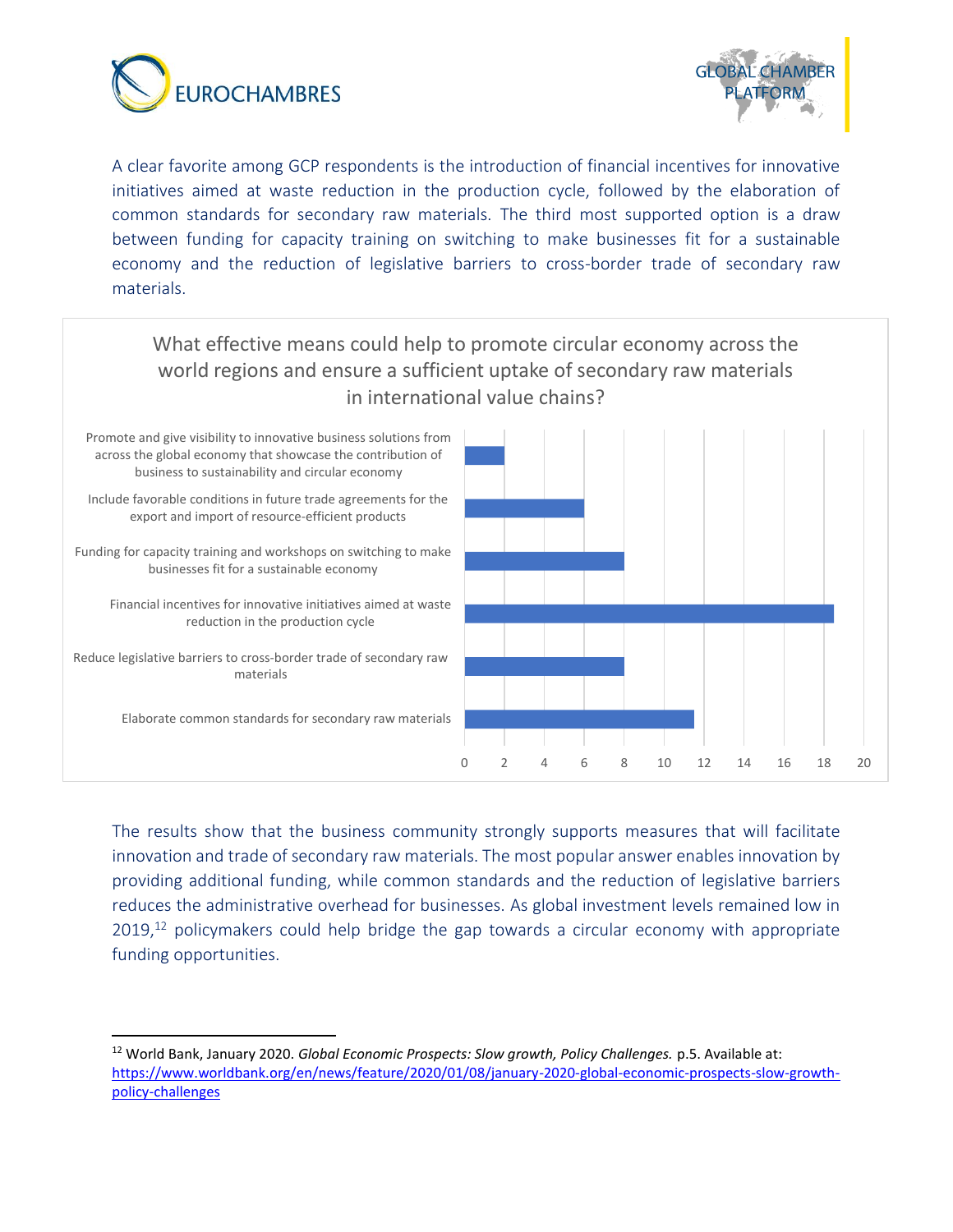



## III. CLIMATE POLICY & CARBON BORDER TAX

#### 4) Impact of carbon border tax on the region and the global economy

With the announcement of the von der Leyen-Commission of a potential introduction of an EU carbon border tax for certain goods, $13$  the GCP survey puts the spotlight on the global repercussions such an EU initiative would have. In this regard, almost all GCP respondents, including the EU, plead strongly for a carbon border tax to be fully compatible with WTO rules if Europe's standing as leader of free and fair trade is not to be endangered on the global scene.



Moreover, GCP respondents were supportive of exploring an alternative approach to a carbon border tax focusing on less-carbon fiscal advantages and to step up efforts towards global guidelines/standards for such purpose.

On the question whether an EU carbon border tax imposition could cause a chain reaction of retaliatory measures, some GCP respondents saw real risks of conflicts and a further hampering of global trade, although there was no conclusive consensus on that question among respondents.

<sup>&</sup>lt;sup>13</sup> Communication, European Green Deal, 2019. Available at: [https://ec.europa.eu/info/sites/info/files/european](https://ec.europa.eu/info/sites/info/files/european-green-deal-communication_en.pdf)[green-deal-communication\\_en.pdf](https://ec.europa.eu/info/sites/info/files/european-green-deal-communication_en.pdf)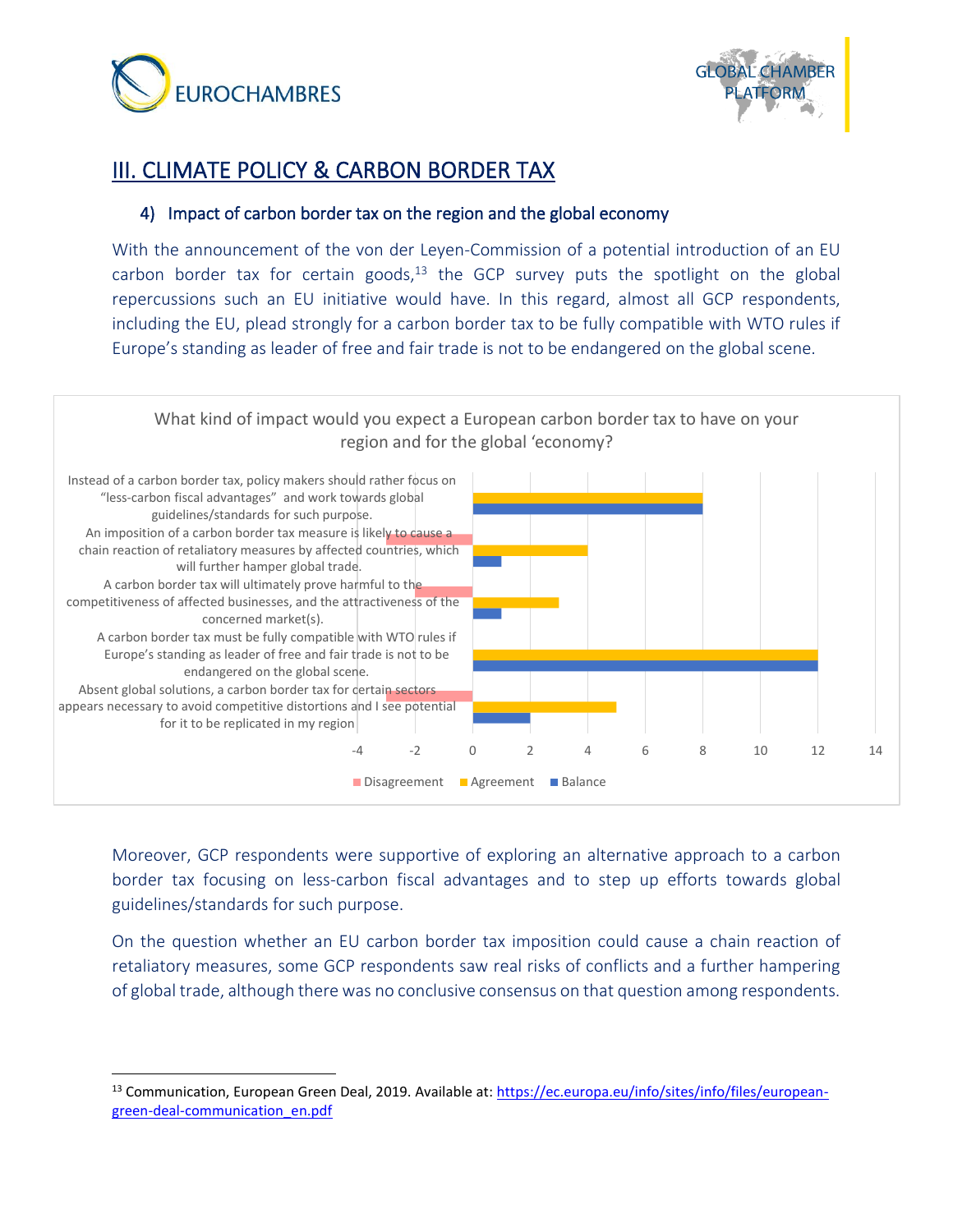



Interestingly, however, a majority of EU respondents showed strong concern about the danger of a retaliatory chain reaction.

There is, however, some degree of agreement among GCP respondents that in the absence of global solutions. A similar measure could be replicated in other world regions to avoid competitive distortions.

Additionally, some GCP respondents provided extra comments on the issue, with one respondent noting that a unilateral carbon border tax could potentially hurt global climate negotiations, while another respondent suggested that any carbon border tax could be associated with measures for the internal market and start from a reform of the European Emissions Trading Scheme.

#### 5) Global initiative against Carbon Leakage

While there are diverging views as to the degree of impact from carbon leakage, the results of the GCP survey show that carbon leakage is a matter of concern that can impact the competitiveness of affected businesses, and influence the decisionmaking process in implementing carbon pricing policies. In this regard, almost all GCP participants to the survey agreed that a level playing field for companies must be ensured by creating a global carbon pricing mechanism, in accordance with Art. 6 of the Paris Agreement. This result shows that there is support among the global business community to take global action to prevent carbon leakage to occur.